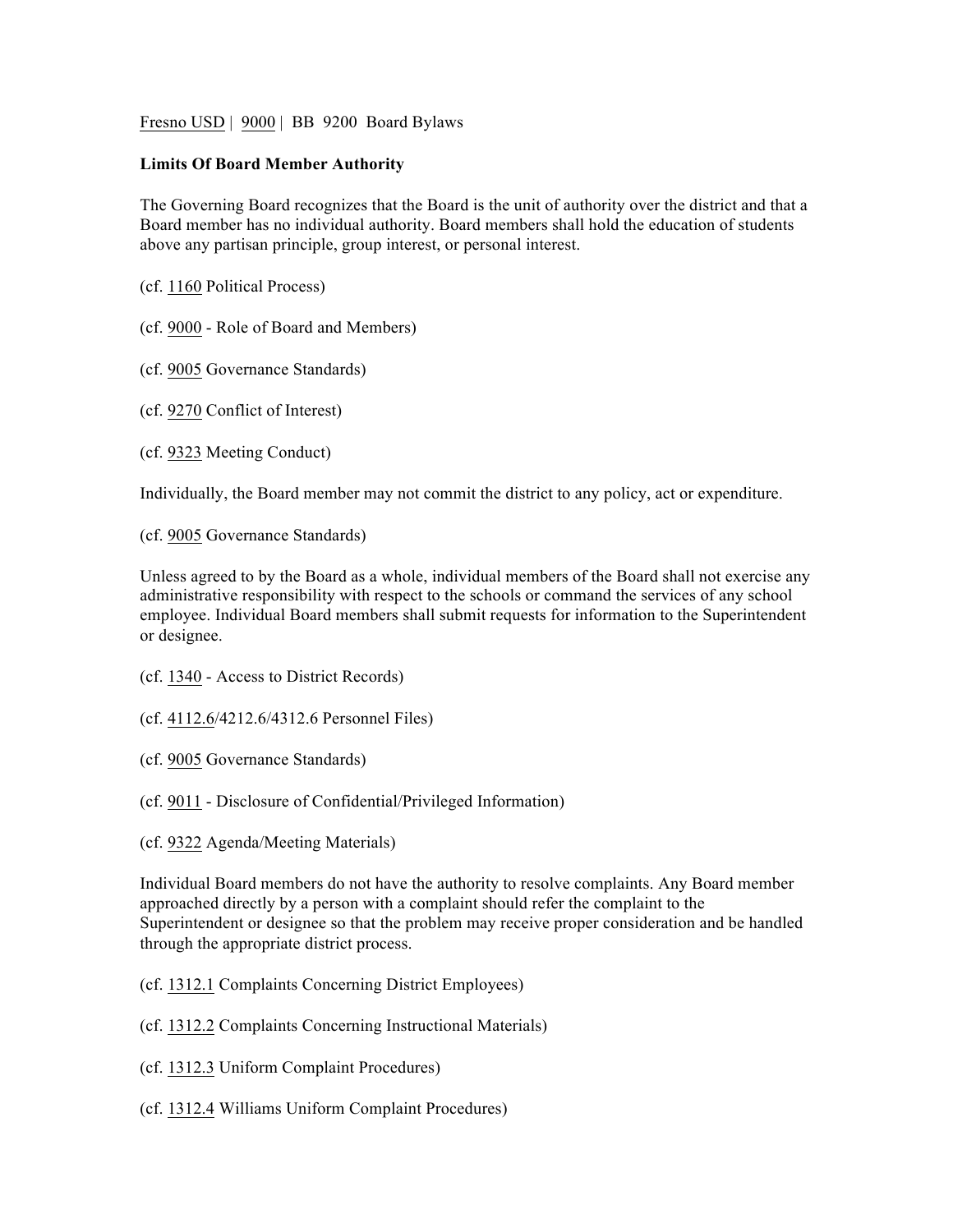(cf. 3320 Claims and Actions Against the District)

(cf. 4031 Complaints Concerning Discrimination in Employment)

(cf. 6159.1 Procedural Safeguards and Complaints for Special Education)

A Board member whose child is attending a district school should be aware of his/her role as a Board member when interacting with district employees about his/her child. Because his/her position as a Board member may inhibit the performance of school personnel, a Board member shall inform the Superintendent or designee before volunteering at his/her childs classroom.

(cf. 1240 Volunteer Assistance)

(cf. 5020 Parent Rights and Responsibilities)

(cf. 6020 Parent Involvement)

Board members shall refer Board-related correspondence to the Superintendent or designee for forwarding to the Board or for placement on the Board's agenda.

The Superintendent or designee shall provide a copy of the states open meeting laws (Brown Act) to each Board member and to anyone who is elected to the Board but has not yet assumed office.

Board members and persons elected to the Board who have not yet assumed office are responsible for complying with the requirements of the Brown Act. (Government Code 54952.1)

Legal Reference:

EDUCATION CODE

200-262.4 Prohibition of discrimination

7054 Use of district property

35010 Control of district; prescription and enforcement of rules

35100-35351 Governing boards, especially:

35160-35184 Powers and duties

35291 Rules

35292 Visits to schools (Board members)

51101 Rights of parents/guardians

GOVERNMENT CODE